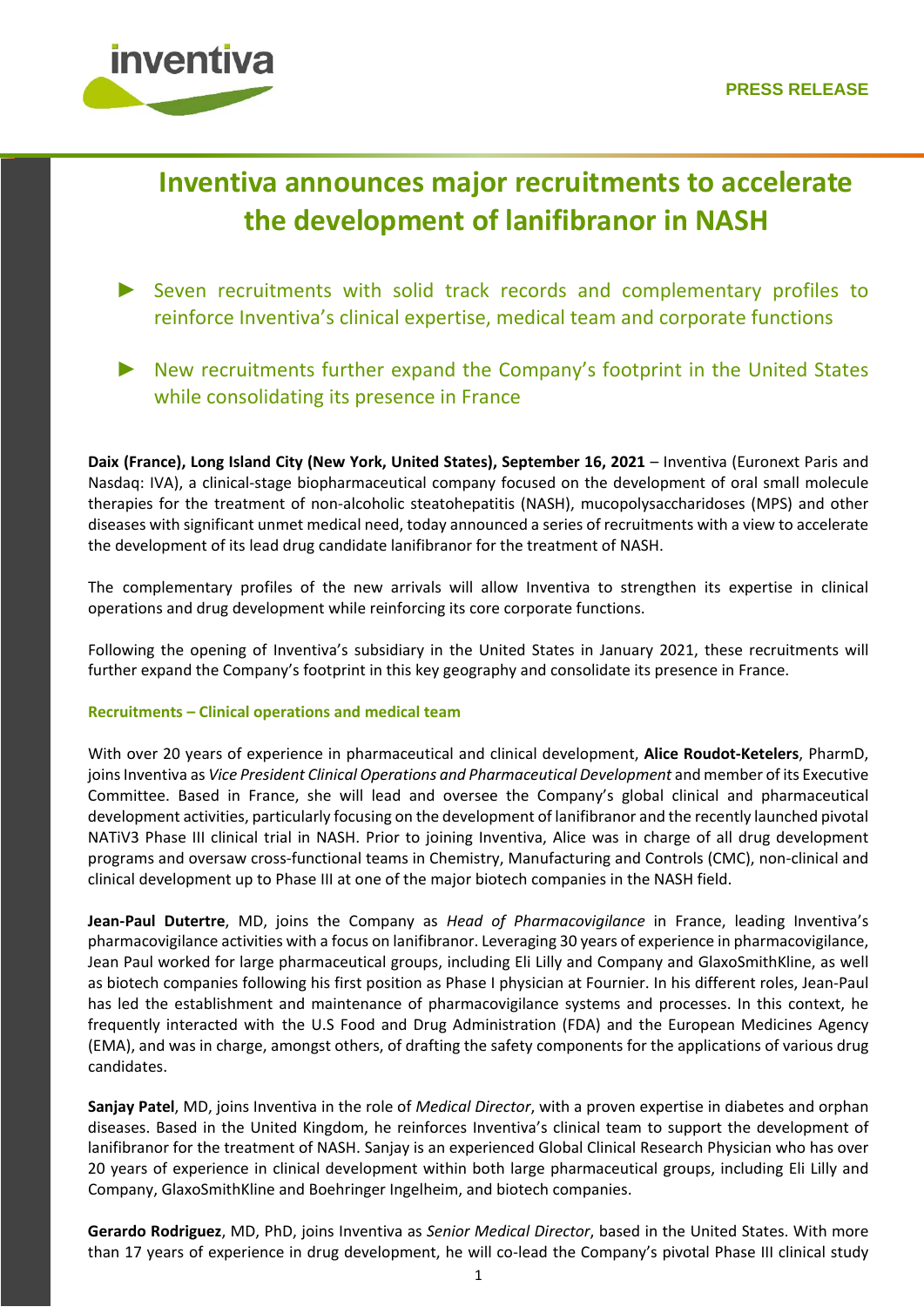

with lanifibranor in NASH. Gerardo is a widely recognized cardiovascular endocrinologist, gene therapist and researcher, with a strong expertise across hepatology, diabetes, endocrinology and cardiovascular research, having worked for large pharmaceutical groups, biotech companies and Contract Research Organizations (CROs). Prior to joining Inventiva, Gerardo was the Head of Therapeutic Area of the Liver Disease Program at AbbVie, where he was involved in the Phase III clinical trial with cenicriviroc in NASH and led more than 45 Phase II clinical studies in NASH, in big and small pharmaceutical companies. Previously, Gerardo served as scientific advisor on NASH, diabetes and cardiovascular diseases for leading pharmaceutical companies, including Pfizer, Eli Lilly and Company, and Astra Zeneca.

Based in the United States, **Joseph Covino**, BS, joins the Company as *Senior Director Clinical Operations* to lead Inventiva's clinical operations in the Unites States, with a primary focus on the Phase III clinical trial with lanifibranor. Joseph has more than 15 years of experience in drug development and managing clinical research trials, focusing on hepatology, cardiology, respiratory and rare diseases as well as oncology.

## **Recruitments – Corporate functions**

Based in France, **Eric Duranson**, LLM, joins Inventiva in the role of *General Counsel* and as member of its Executive Committee. At Inventiva, he will focus on the acceleration of the Company's strategy and further expansion. Eric has over 20 years of experience in the life sciences industry, supporting companies such as Thermo Fisher Scientific, Sanofi and bioMerieux, throughout all product development stages, from research and development to marketing.

**Pascaline Clerc**, PhD, joins the Company as *Vice President Global External Affairs* to lead Inventiva's corporate and strategic communications, patient advocacy and stakeholder engagement to support the development of its pipeline, with a primary focus on lanifibranor and NASH. Based in the United States, Pascaline has more than 15 years of experience in patient engagement, particularly in the area of NASH as part of a Phase III clinical trial, public policy and scientific research.

**Frédéric Cren, Chairman, CEO and cofounder of Inventiva**, **said**: "*We are delighted to welcome these important new hires. Reinforcing our presence in the U.S. and consolidating our footprint in France, they join us at a critical time, as we advance with the pivotal development of lanifibranor in NASH and the recently launched Phase III clinical trial. Their solid track records and complementary expertise, spanning clinical operations, drug development and corporate functions, will be a great addition to our teams and key to accelerate both the development of lanifibranor and our R&D portfolio at large."* 

### **About Inventiva**

Inventiva is a clinical-stage biopharmaceutical company focused on the development of oral small molecule therapies for the treatment of NASH, MPS and other diseases with significant unmet medical need.

Leveraging its expertise and experience in the domain of compounds targeting nuclear receptors, transcription factors and epigenetic modulation, Inventiva is currently advancing two clinical candidates, as well as a deep pipeline of preclinical programs.

Lanifibranor, its lead product candidate, is being developed for the treatment of patients with NASH, a common and progressive chronic liver disease for which there are currently no approved therapies. In 2020, Inventiva announced positive topline data from its Phase IIb clinical trial evaluating lanifibranor for the treatment of patients with NASH and obtained FDA Breakthrough Therapy and Fast Track designation for lanifibranor in the treatment of NASH. Lanifibranor is currently being evaluated in a pivotal Phase III clinical trial.

Inventiva is also developing odiparcil, a second clinical stage asset, for the treatment of patients with subtypes of MPS, a group of rare genetic disorders. Inventiva announced positive topline data from its Phase IIa clinical trial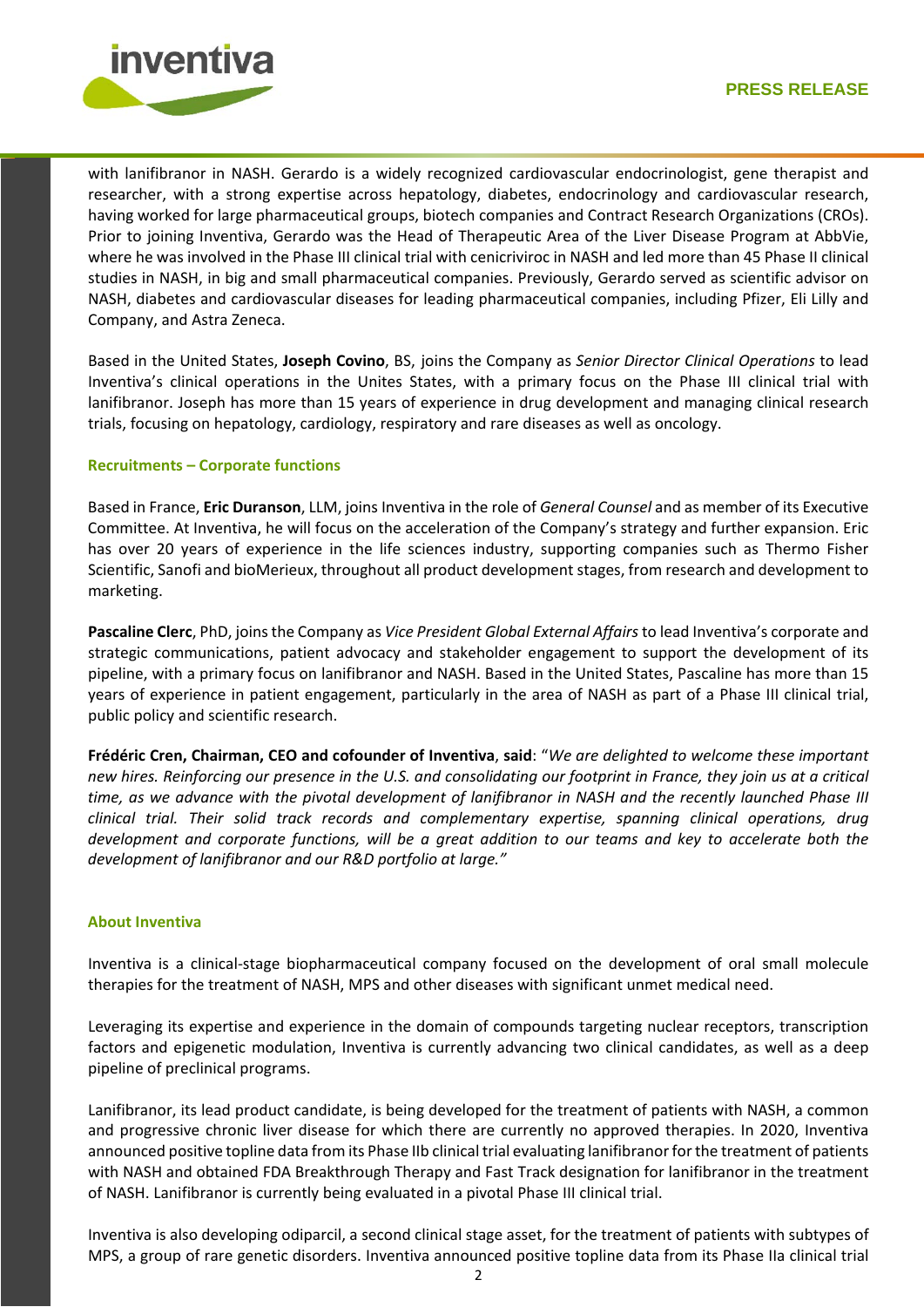

evaluating odiparcil for the treatment of adult MPS VI patients at the end of 2019 and received FDA Fast Track designation in MPS VI for odiparcil in October 2020.

In parallel, Inventiva is in the process of selecting an oncology development candidate for its Hippo signalling pathway program. Furthermore, the Company has established a strategic collaboration with AbbVie in the area of autoimmune diseases. AbbVie has started the clinical development of ABBV-157, a drug candidate for the treatment of moderate to severe psoriasis resulting from its collaboration with Inventiva. This collaboration enables Inventiva to receive milestone payments upon the achievement of pre-clinical, clinical, regulatory and commercial milestones, in addition to royalties on any approved products resulting from the collaboration.

The Company has a scientific team of approximately 70 people with deep expertise in the fields of biology, medicinal and computational chemistry, pharmacokinetics and pharmacology, as well as in clinical development. It also owns an extensive library of approximately 240,000 pharmacologically relevant molecules, approximately 60% of which are proprietary, as well as a wholly-owned research and development facility.

Inventiva is a public company listed on compartment C of the regulated market of Euronext Paris (ticker: IVA - ISIN: FR0013233012) and on the Nasdaq Global Market in the United States (ticker: IVA). [www.inventivapharma.com](http://www.inventivapharma.com/)

### **Contacts**

**Inventiva** Pascaline Clerc VP of Global External Affairs [media@inventivapharma.com](mailto:media@inventivapharma.com) +1 240 620 9175

**Brunswick Group** Yannick Tetzlaff / Tristan Roquet Montegon / Aude Lepreux Media relations [inventiva@brunswickgroup.com](mailto:inventiva@brunswickgroup.com) +33 1 53 96 83 83

**Westwicke, an ICR Company** Patricia L. Bank Investor relations [Patti.bank@westwicke.com](mailto:Patti.bank@westwicke.com) +1 415 513 1284

### **Important Notice**

*This press release contains forward-looking statements, forecasts and estimates with respect to Inventiva's clinical trials, clinical trial data releases, clinical development plans and anticipated future activities of Inventiva. Certain of these statements, forecasts and estimates can be recognized by the use of words such as, without limitation, "believes", "anticipates", "expects", "intends", "plans", "seeks", "estimates", "may", "will" and "continue" and similar expressions. Such statements are not historical facts but rather are statements of future expectations and other forward-looking statements that are based on management's beliefs. These statements reflect such views and assumptions prevailing as of the date of the statements and involve known and unknown risks and uncertainties that could cause future results, performance or future events to differ materially from those expressed or implied in such statements. Actual events are difficult to predict and may depend upon factors that are beyond Inventiva's control. There can be no guarantees with respect to pipeline product candidates that the clinical trial results will be available on their anticipated timeline, that future clinical trials will be initiated as anticipated, or that candidates will receive the necessary regulatory approvals. Actual results may turn out to be materially different from the anticipated future results, performance or achievements expressed or implied by such statements, forecasts and estimates, due to a number of factors, including that Inventiva is a clinical-stage company with no approved products and no historical product revenues, Inventiva has incurred significant losses since inception, Inventiva has a limited operating history and has never generated any revenue from product sales, Inventiva will require additional capital to finance its operations, Inventiva's future success is dependent on the successful clinical development, regulatory approval and subsequent commercialization of current and any future product candidates, preclinical studies or earlier clinical trials are not necessarily predictive of future results and*